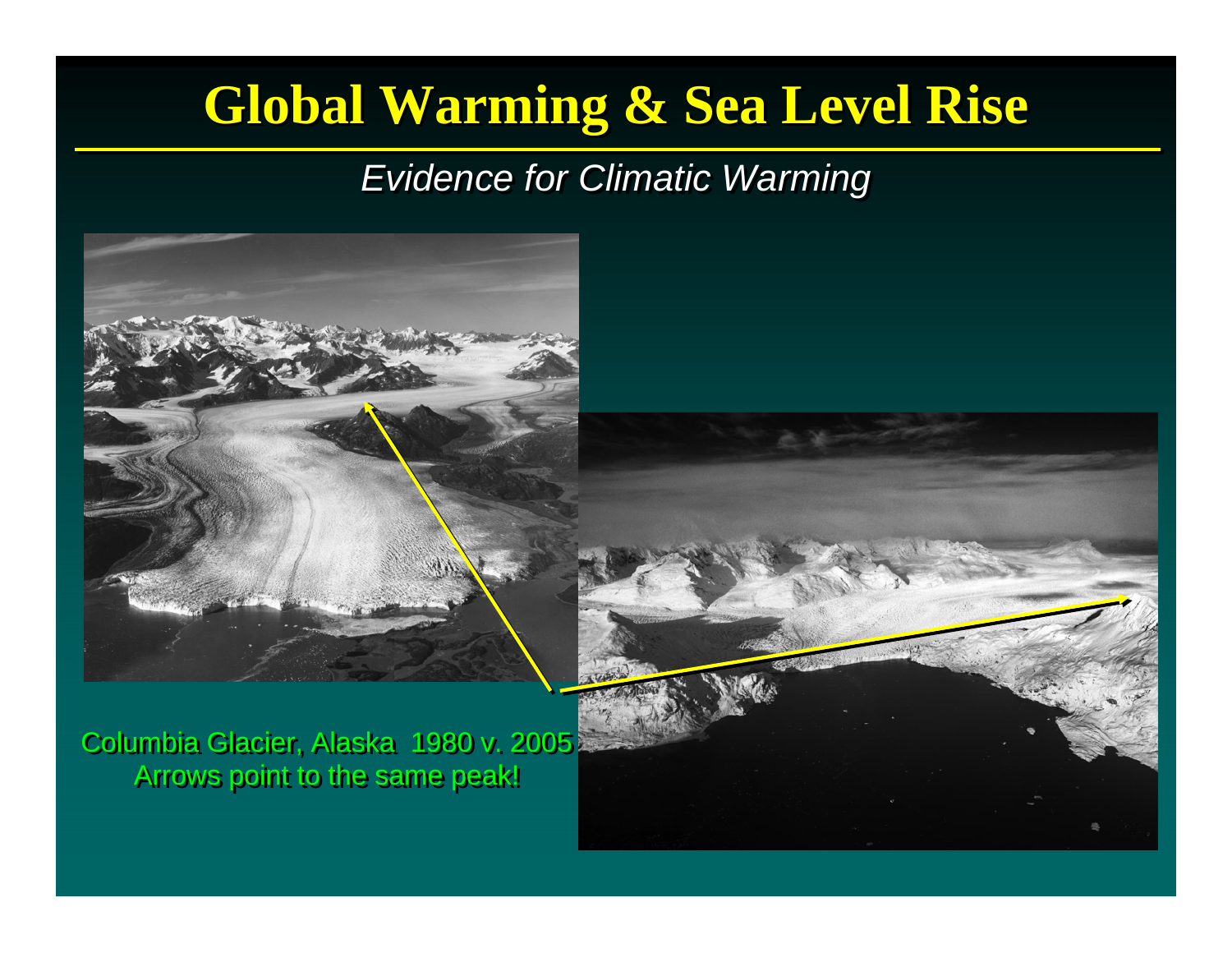## **Why is the Climate Warming? Why is the Climate Warming?**

*Do We Have a Plan to Avoid Submergence at the Shore?* 

- Cycles of Solar Radiation or Earth axis orientation • *(no chance of human control)* • *(no chance of human control)*
- Continuation of a 15,000 year melting of the ice sheets. • *(very limited ability to influence geologic trends)* • *(very limited ability to influence geologic trends)*
- Variation in climate on a smaller scale like the cool times that Variation in climate on a smaller scale like the cool times that started about 1,500 years ago and ended by 1850.
	- *(either wait it out or deliberately attempt to cool the earth) (either wait it out or deliberately attempt to cool the earth)*

• Human use of fossil fuels and other chemicals that trap solar • Human use of fossil fuels and other chemicals that trap solar radiation in the atmosphere.

• *(if there is a global intervention, we may be able to influence the rate of*  • *(if there is a global intervention, we may be able to influence the rate of warming and eventually reverse it) warming and eventually reverse it)*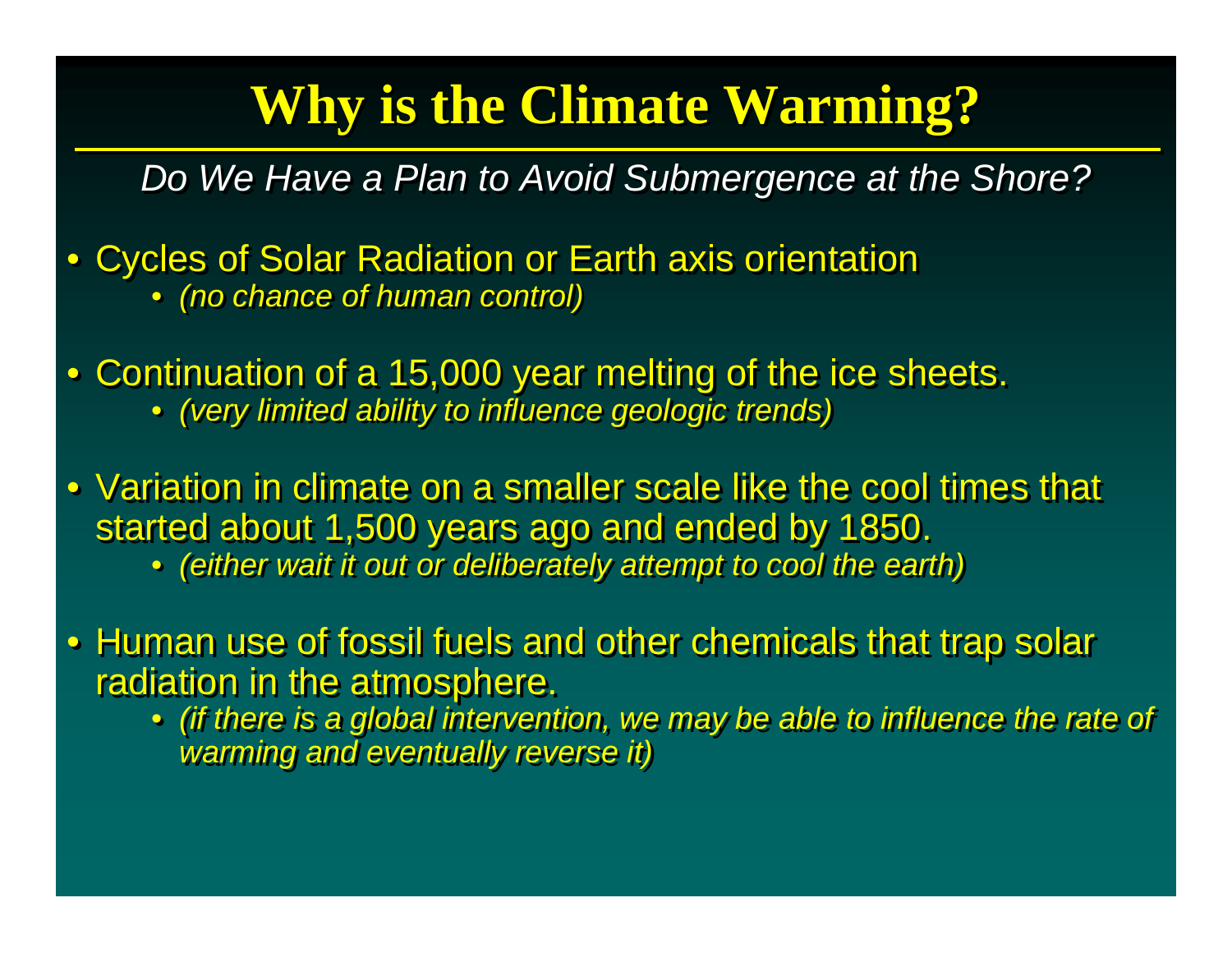### **Time Graph of New England Sea Level Rise Time Graph of New England Sea Level Rise**

*12,000 years ago as the ice melted, the sea flooded up to the present 70-foot contour on 12,000 years ago as the ice melted, the sea flooded up to the present 70-foot contour on*  land. The depressed land re-bounded causing the sea to retreat beyond the present *shoreline (-55'). After 11,000 years ago the sea has gradually risen to the present. shoreline (-55'). After 11,000 years ago the sea has gradually risen to the present.*

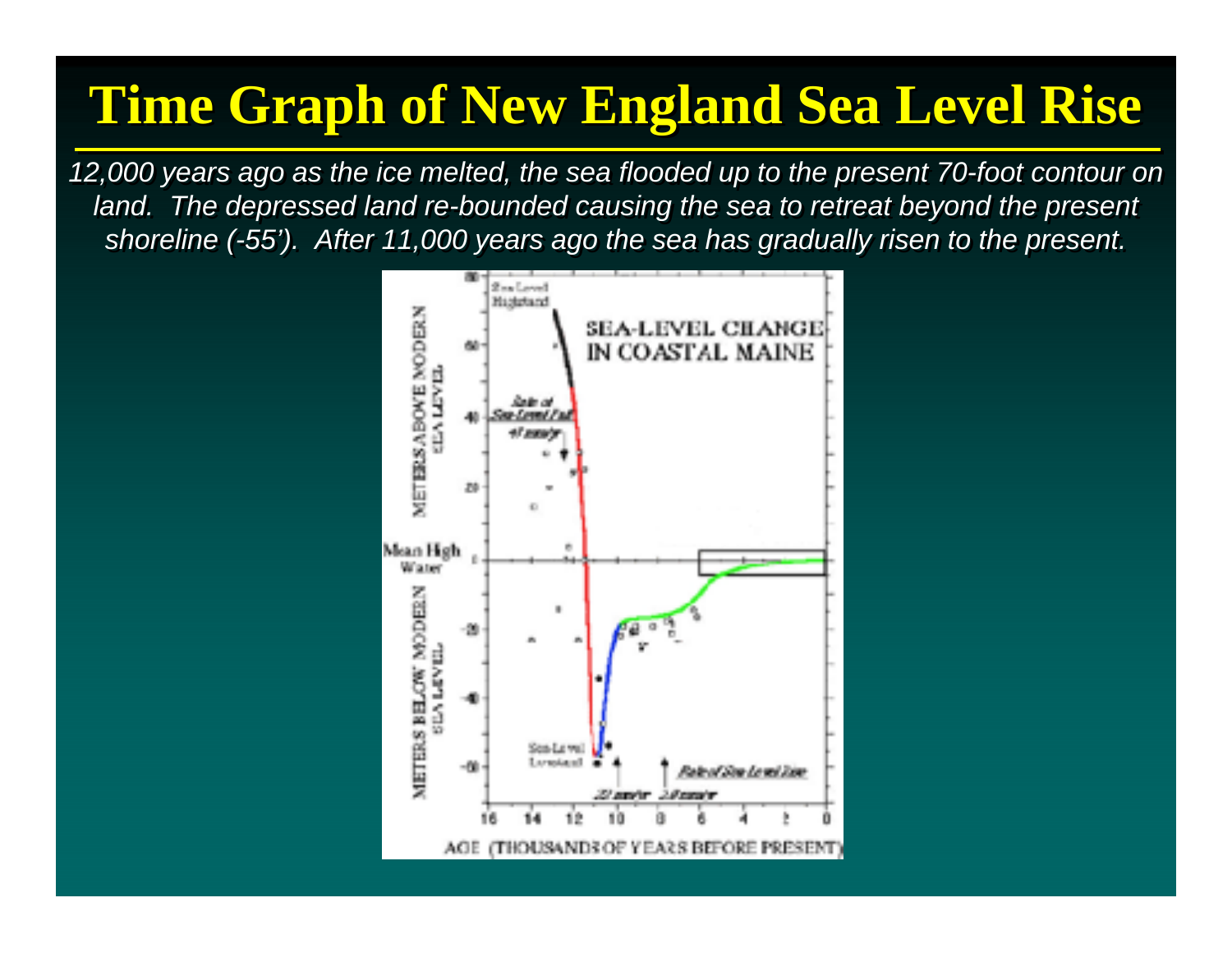### **Sea Level Rises in New England Sea Level Rises in New England**

#### *Univ. of New Hampshire Study Univ. of New Hampshire Study*



**Each shoreline change Each shoreline change represents 500 years from represents 500 years from 12,000 to 7,000 years ago, then 12,000 to 7,000 years ago, then 2,000 year moves to the present 2,000 year moves to the present**

#### • Shoreline of New Hampshire between 12,000 yr bp and present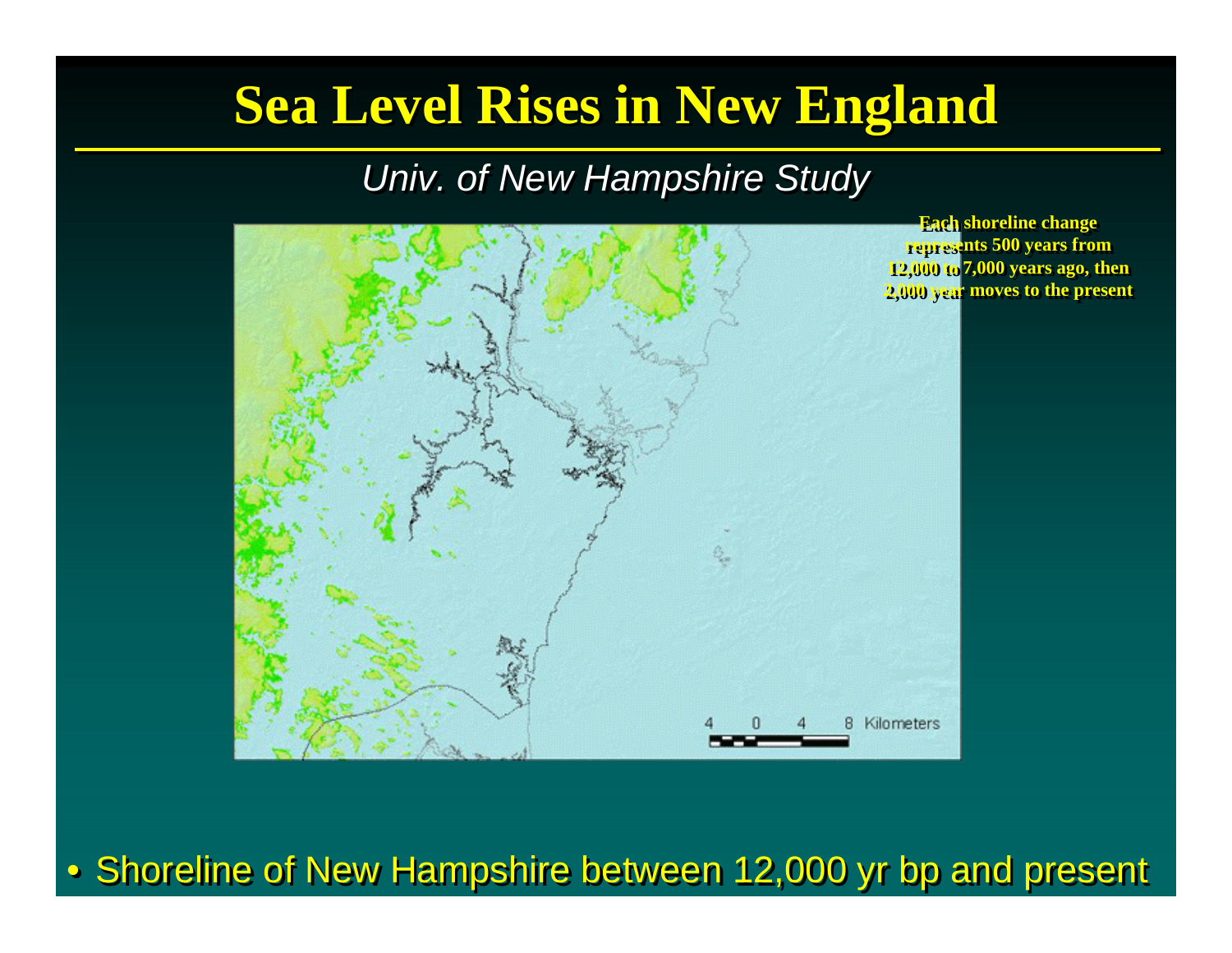# **Sea Level Changes in New Jersey Sea Level Changes in New Jersey**

*With100 years of data, Sea Level is rising at 1.0 foot/century With100 years of data, Sea Level is rising at 1.0 foot/century*

 $\bullet$ Data Sets from Psuty & Collins, 1986 Data Sets from Psuty & Collins, 1986

• Sandy Hook and Atlantic City impacted by ground water withdrawal. • Sandy Hook and Atlantic City impacted by ground water withdrawal.

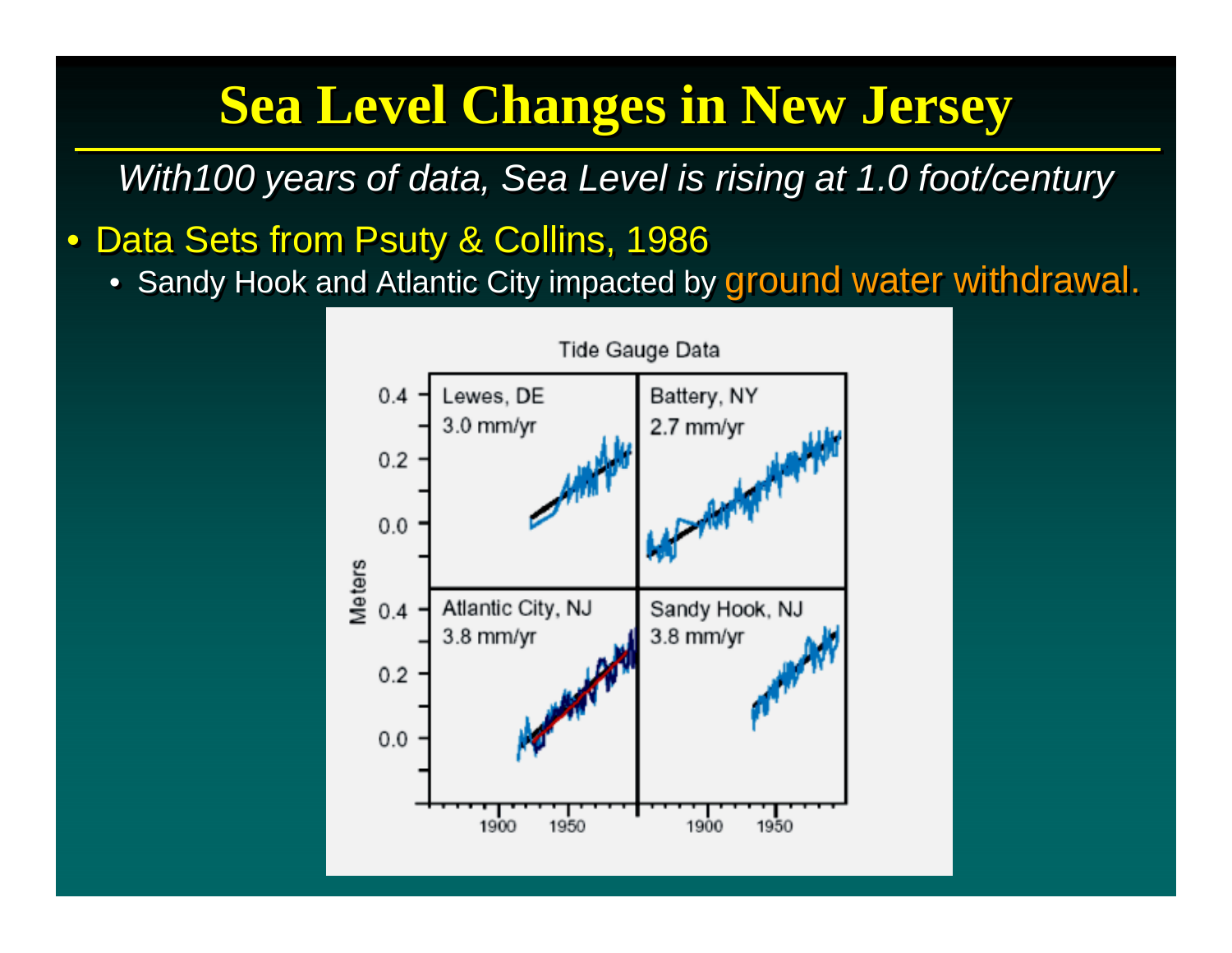# **Yearly Mean Sea Level Rise in Portland, Me. Yearly Mean Sea Level Rise in Portland, Me.**

*This data shows the yearly variation, but the regression line This data shows the yearly variation, but the regression line shows the unmistakable trend of rise (0.61 ft./100 years) shows the unmistakable trend of rise (0.61 ft./100 years)*

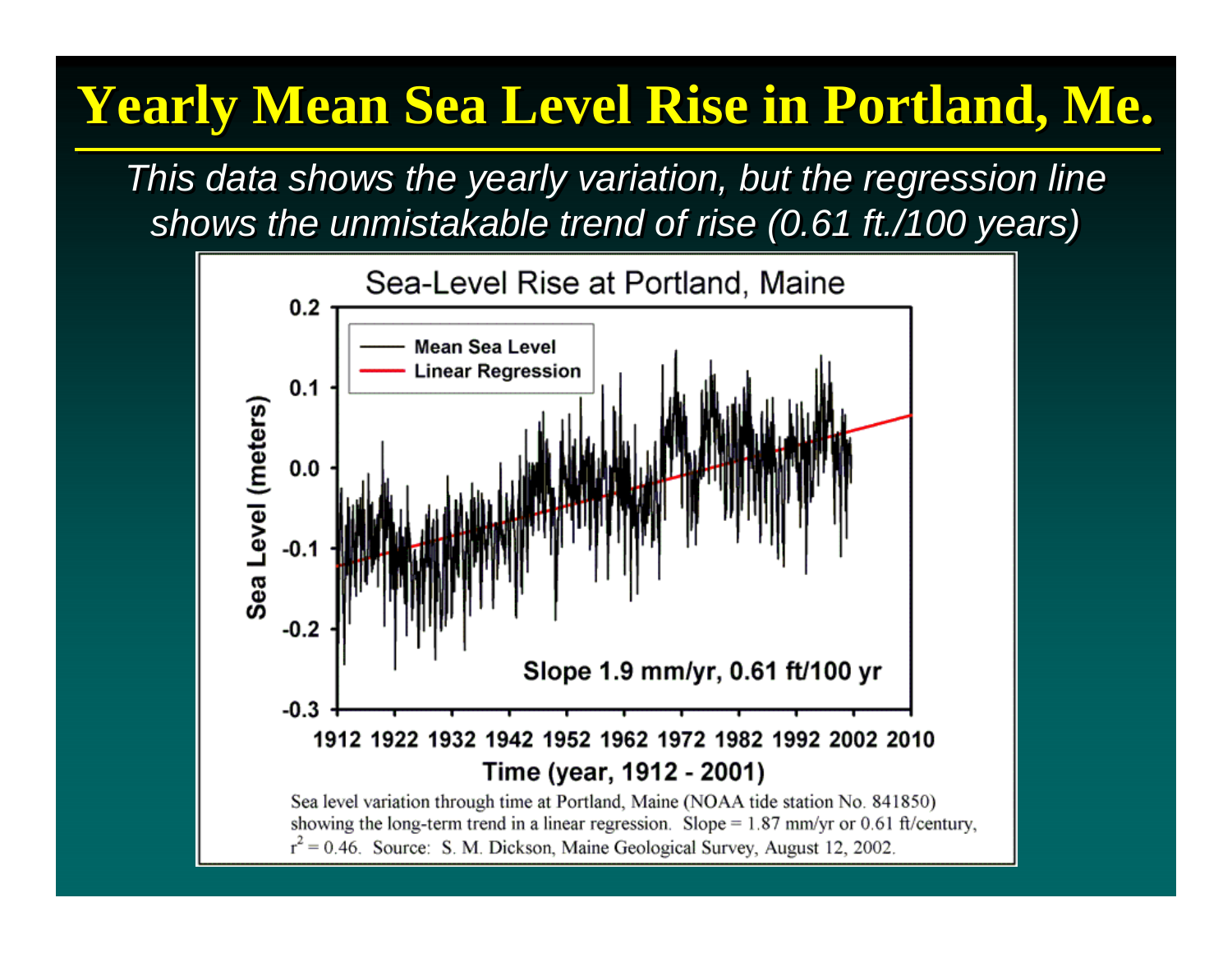### **Tidal Epoch Cycles and Mean Sea Level Tidal Epoch Cycles and Mean Sea Level**

*National Oceanographic & Atmospheric Administration data National Oceanographic & Atmospheric Administration data indicates a larger rise rate over 41 years. indicates a larger rise rate over 41 years.*

**Mean Sea Level Difference: for Station 8534720 Atlantic City, NJ Atlantic City, NJ**

•• **1983-2001 Epoch 7.17 ft. 1983-2001 Epoch 7.17 ft.** ••**1960-1978 Epoch 6.83 ft. 1960-1978 Epoch 6.83 ft.**

• **Difference: + 0.34 ft.** • **Difference: + 0.34 ft.**

**http://tidesandcurrents.noaa.gov/station\_ http://tidesandcurrents.noaa.gov/station\_info.shtml?stn=8534720+Atlantic+City,+NJ info.shtml?stn=8534720+Atlantic+City,+NJ**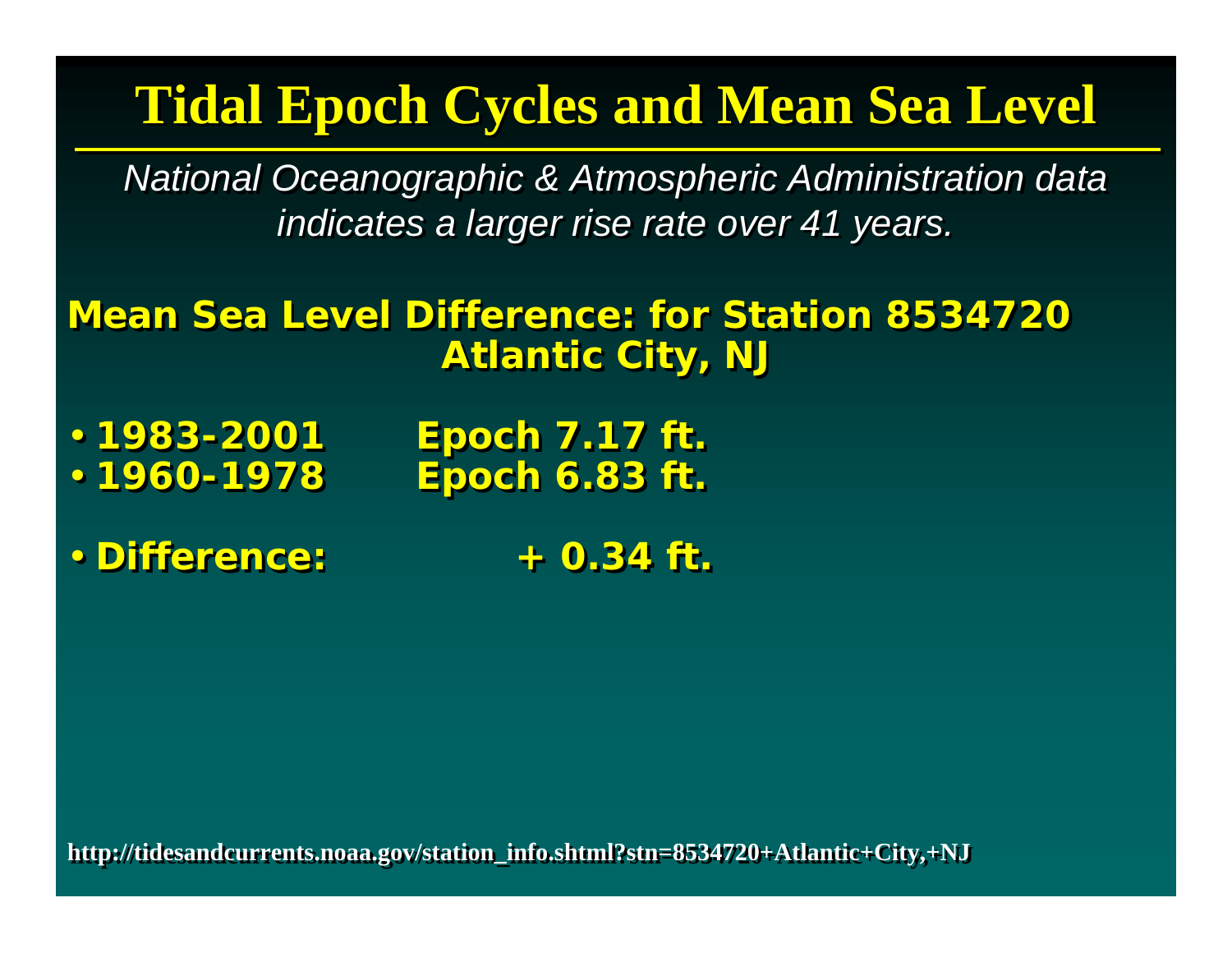# **Long-term Animation of Sea Level Rise Long-term Animation of Sea Level Rise**



**University of New Hampshire New England Sea Level Rise Study**